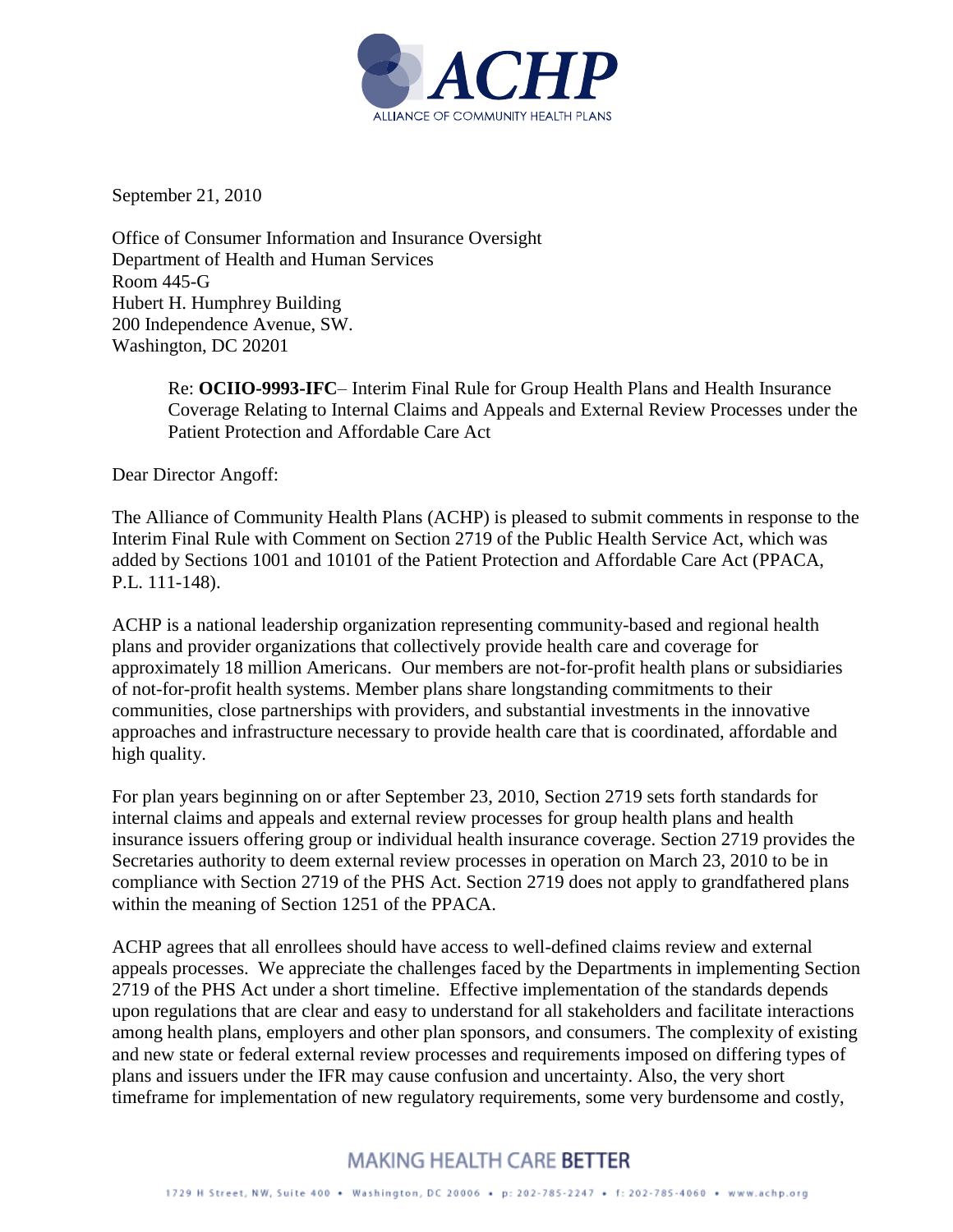underscores the need for the Department to consider the good faith efforts by plans for regulatory compliance; to phase in the new requirements imposed under the IFR over time; and to exercise its authority to deem external review processes in effect on March 23, 2010 to be in compliance with requirements imposed under Section 2719 of the PHS Act.

## **Definition of Adverse Benefit Determination**

Under the IFR, the definition of the term "adverse benefit determination" includes a rescission of coverage (as defined in section 147.128(a)(2) of title 45 Code of Federal Regulations) and which, for example, includes circumstances under which an enrollee is disenrolled retroactively by an insurer after receiving notice from an employer that the *employee is no longer eligible* for coverage. This is a common occurrence, and if the term rescission of coverage applies in this and other similar circumstances, it will increase the number of appeals. We seek clarification on the scope of the definition of "adverse benefit determination" and urge that retroactive disenrollment for employees no longer eligible *not* be included in the definition of rescission.

## **Internal Claims and Appeals Process**

#### Deadline for Notices Relating to Urgent Care Claims

The IFR requires plans or issuers to notify any claimant of a benefit determination, adverse or otherwise, involving urgent care not later than 24 hours after receipt of the claim. We believe that the reduction from 72 hours under prior regulations to 24 hours under the IFR is too severe and will not afford plans and issuers sufficient time to properly review a claim. This not only increases costs – for example, by requiring claims offices to operate 7 days a week – but also increases the potential for errors. We urge reconsideration of the 24-hour requirement.

There are several points in this provision that we believe require clarification:

- Our reading of the requirement imposed under the IFR for the 24-hour urgent care notice requirement is that it applies only with respect to an initial benefit determination and does not apply with respect to an appeal of that initial benefit determination or otherwise. ACHP seeks clarification on the scope of the applicability of this requirement.
- We also seek clarification on the applicability of the requirements for cultural and linguistic appropriateness in the case of urgent care notices. If such a notice must be provided within 24 hours of receipt, and a plan must comply with requests to provide a linguistically appropriate urgent care notice, it will be very difficult to meet the 24-hour deadline.
- Clarification is also needed on whether plans must provide linguistically appropriate notice when a notice of benefit determination is sent to a provider requesting the service on behalf of, or in addition to, the patient.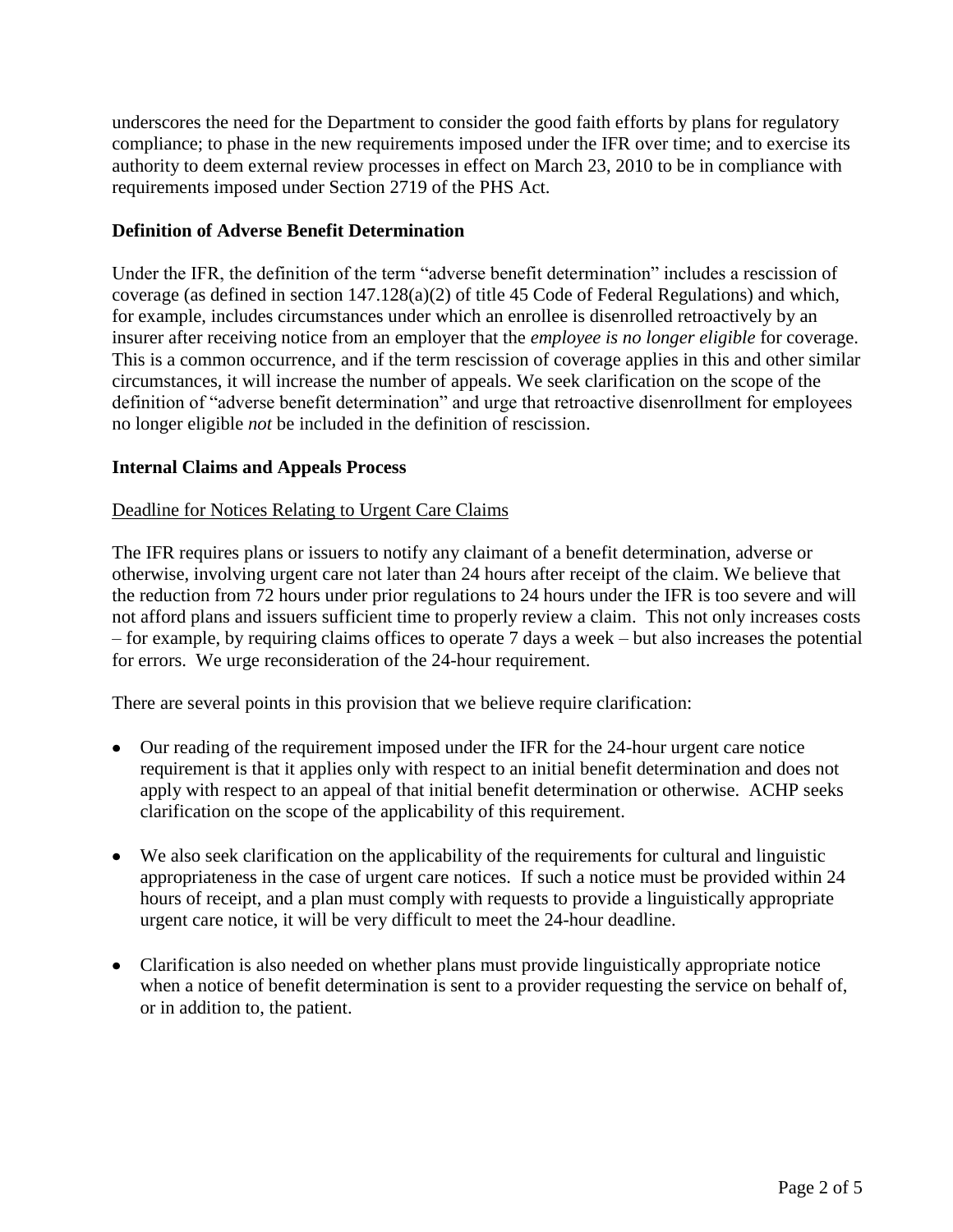## Requirements for Full and Fair Review

ACHP member plans are committed to providing claimants full and fair review of a claim. The IFR imposes several new requirements on plans and issuers to respond or provide further information, but does not take into account the additional time required to comply with those requirements for the level of appeal involved. For example, with respect to an adverse benefit determination which is based on new or additional rationale, the IFR requires that determination to be provided with 30 days of the request for appeal. Yet the plan must provide the claimant with the rationale sufficiently in advance of the final initial adverse benefit determination, and afford the claimant the opportunity to respond. Under these requirements, the plan or issuer must provide the claimant a pre-denial notice before giving a final adverse benefit determination notice; in essence, this will require the plan to afford the claimant an additional level of appeal. This will create confusion for the members and also raises concerns that the plan may not receive a response from a claimant until the last moment (for example on the  $29<sup>th</sup>$  day of the 30-day claim review period). The plan or issuer would not have sufficient time to consider and respond to facts or issues raised in the claimant's last minute response. We recommend that an extension be provided to plans and issuers under these and similar situations, to afford all parties sufficient time to consider the merits of the positions set forth with respect to the claim. For example, in the case of this type of pre-denial notice for change in rationale, the claimant could be required to respond to the change in rationale under a shorter time frame.

We seek clarification about the new requirement imposed under the IFR that plans and issuers notify a claimant with any new or additional evidence considered, relied upon, or generated by the plan in connection with the claim. Does this notice requirement apply for *each* instance the plan or issuer receives new information with respect to the claim? For example, if additional information is submitted by the provider who initiated the claim on behalf of the claimant, must the plan or issuer notify the claimant or could the plan or issuer treat that submission as having been made by the claimant, without the need for additional notice to both the provider and claimant? Also, if there is no cut-off point for additional information, plans may not be able to make a decision within the required timeframe. How does this requirement reconcile with the 24-hour time period allotted for response to urgent claims?

#### Additional Information Required in Notices

ACHP believes that the additional information which must be provided in notices of adverse benefit determination, including diagnosis and treatment codes, raises HIPAA privacy concerns, may cause confusion, and will be extremely complex to implement.

Under HIPAA, a plan or issuer may issue explanation of benefit statements to the policyholder and not to the patient/member. Requiring diagnosis and treatment codes on adverse benefit determinations, including explanations of benefits, calls into question privacy protections of the member and patient and may conflict with state laws requiring confidentiality of sensitive diagnoses. ACHP is concerned that plans and issuers will be subject to privacy challenges in those cases where a notice of adverse benefit determination is issued to a patient who is not the policyholder or subscriber, for example, the dependent spouse or child. Under the IFR, it is unclear whether these diagnosis and treatment codes are deemed to be data elements that are part of the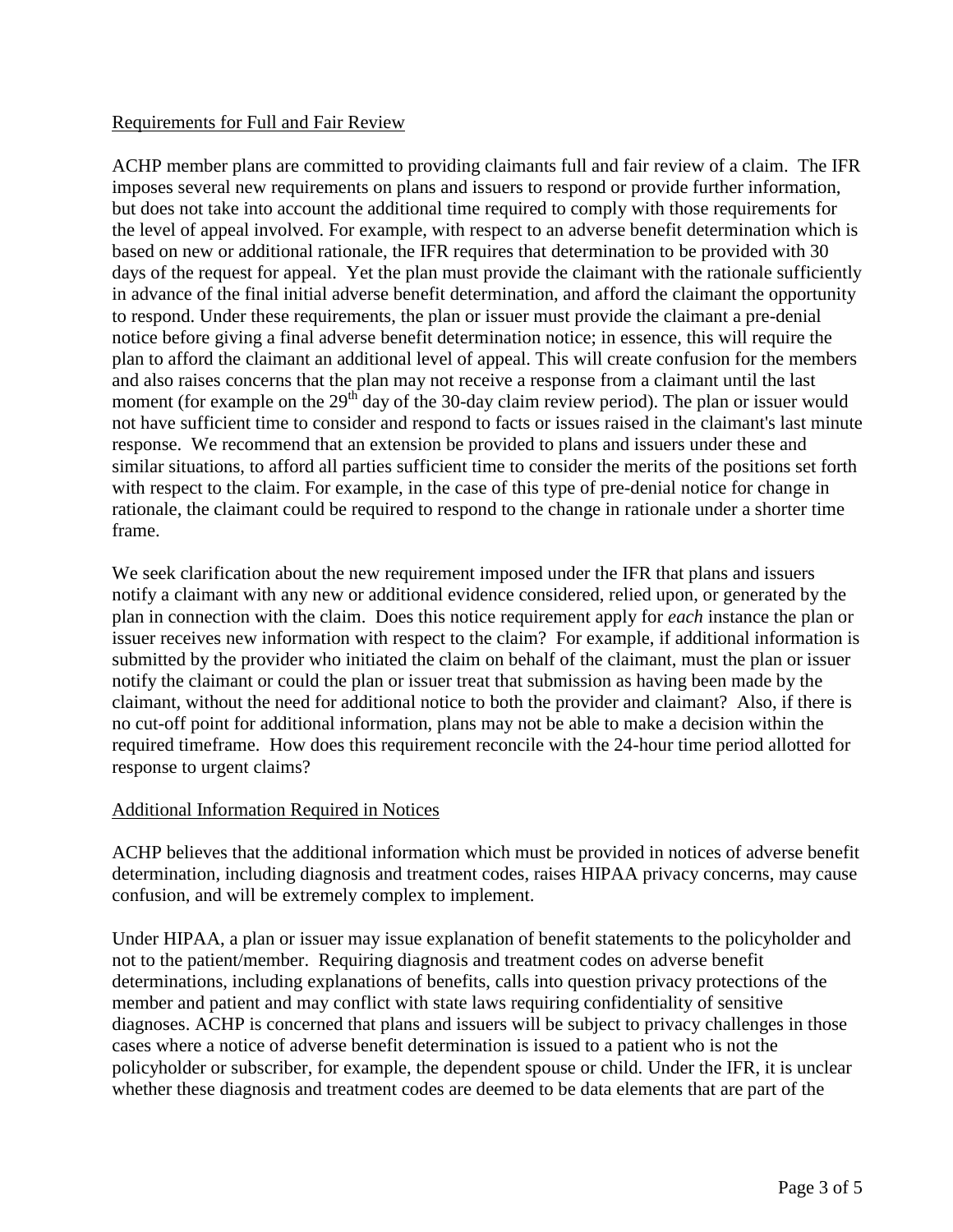minimum necessary information for purposes of benefit determination notices, so that issuers are protected from privacy challenges under these circumstances. We also request clarification on whether the issuer is responsible for translating codes to meet the linguistic requirements of the regulation.

A single claim may have many diagnosis and treatment codes associated with it, and this will be confusing for members. There are more than 17,000 ICD-9-CM codes and more than 140,000 ICD-10-CM codes. Corresponding definitions of ICD-9-CM, ICD-10-CM, and CPT codes are not standard elements in claims at this time and these codes are not generally included in physician or hospital billings. For the explanation associated with the codes to be understandable to a claimant, plans and insurers will have to use the long version of the codes, which means configuration changes or information technology upgrading and the purchase of the "long form." If the Department requires inclusion of diagnosis and treatment codes, we recommend that only the primary diagnosis and treatment code be included in the notice and that the "short form" description of the applicable code should be all that is required under the IFR.

ACHP also seeks clarification of the requirement that a description of the standard that was used in denying the claim be included in a notice of adverse benefit determination. The Department of Labor claims procedure regulation currently requires a plan to make available to the claimant upon request the internal rule, guideline, protocol or similar criterion used by the issuer to make its determination. We are concerned that a change in the trigger for required inclusion of this information from "upon request" to automatic inclusion in every notice of adverse benefit determination, including explanations of benefits, will be very difficult to implement for plan years beginning on or after September 23, 2010, due to the scope and difficulty of implementation in a short timeframe.

## **External Review**

ACHP seeks clarification on the issue of whether a plan or issuer that is required to comply with a state external review process must now include denials not based on utilization review under the state external review process. For example, the State of New York requires external appeals for claims relating only to utilization review denials, yet the IFR indicates that non-utilization review denials are also subject to external appeals. This creates two different standards for external review applicable to self-insured and fully-insured employers, respectively. Under the IFR, failure to adhere to strict compliance with requirements for internal claims and review results in external review. Insurers and employers require specific guidance with respect to which appeals are subject to external review and how they may ensure compliance with the regulations. For example, in the case of external review under state law that only accepts utilization review denials, it is unclear how insurers and employers are to afford their members the right to immediate external review for nonutilization review denials. For states with an external review process in place on September 23, 2010 that is limited to utilization review determinations, we recommend that issuers subject to the federal external appeals process be required only to provide access under the federal interim external appeals process in connection with adverse determinations for utilization review determinations.